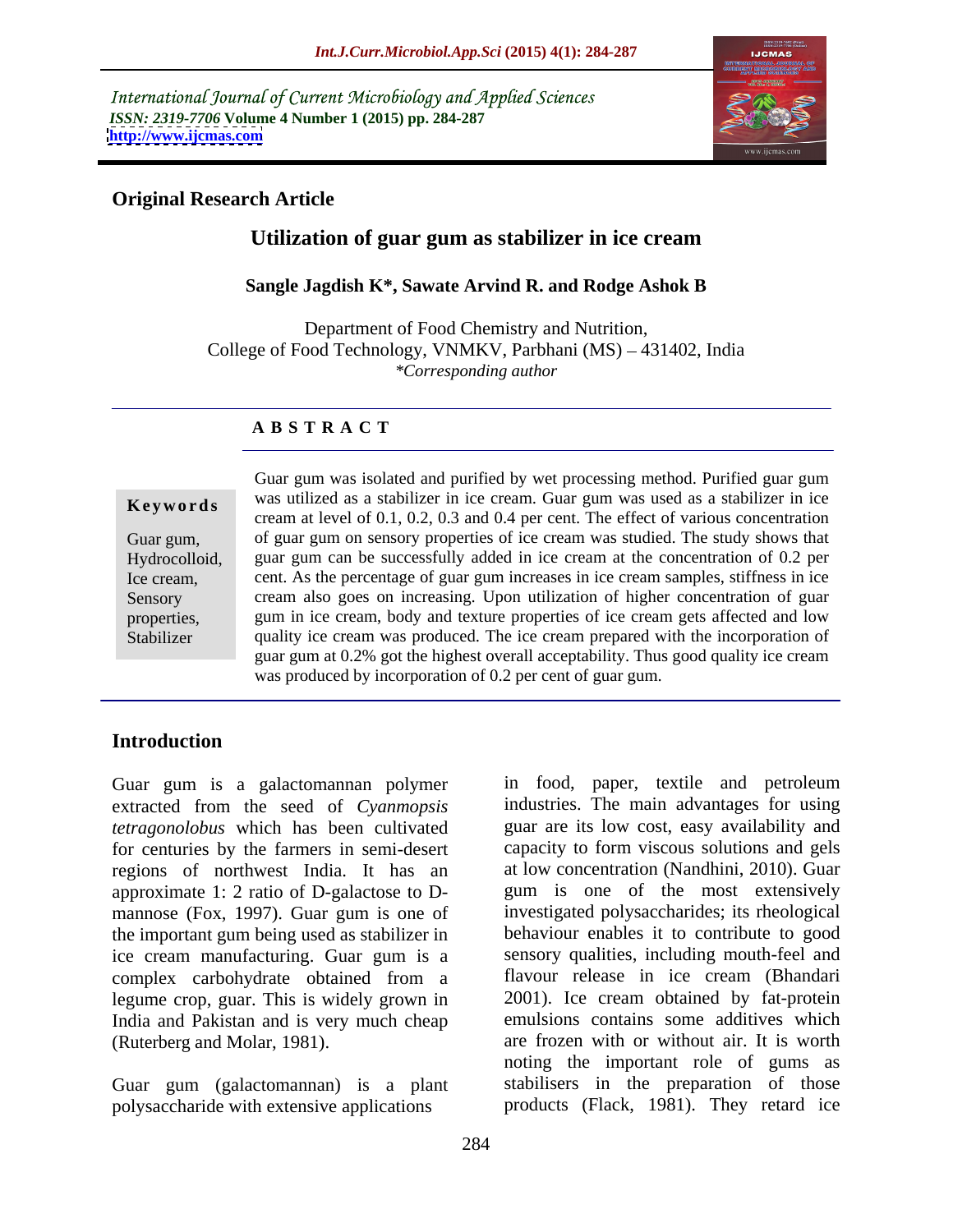crystal growth and improve body, texture achieved by simple wet processing method and melting properties (Bassett, 1983). The developed in this laboratory (Rodge *et al.,* demand is increasing for low fat ice cream 2006a). In typical experiment, seeds (500 g) made with value added ingredients such as of guar were suspended in aqueous alkaline fruits and nuts (Shakeel et al., 1994). The solution (1.5 per cent, w/v) containing urea quantity of stabilizers and emulsifiers (0.05 per cent, w/v) followed by vigorous required for different variety of ice cream differs based on the total solids, fat content, desired over run etc (Arbuckle, 1997). The resultant dehusked seeds were

Ice cream is a frozen dessert made from coarse sieve till the seeds were completely dairy products. It is a complex colloidal free from husk or hull. It was then subjected system consisting of air cells, ice crystals and fat droplets dispersed into serum phase dehusked seeds were grinded at low speed to (Marshell et al., 2003). Standard ice cream achieve the separation of gum splits and contains an equal volume of mix and air, or germ meal, based on the principle of the an over-run of 100%. Premium ice cream, however, has an over-run of only 80% to hardness and brittleness of gum splits and give it a richer, more-creamy mouth feel (Gunther, 1997). As milk fat is substituted with fat replacers, both the texture and The gum splits obtained from the guar seeds flavour profile of ice cream may change were pulverized to 200 meshes and (Prindiville *et al*., 2000). In attempts to provide desirable flavour and texture Further purification of galactomannan was characteristics of full fat ice cream, done by suspending it in distilled water manufacturers substitute carbohydrates and followed by vigorous stirring to achieve protein based fat replacers for milk fat viscogenic colloidal solution. Preferential

simple wet processing method. The other materials used were Milk, Cream, Skim Milk Powder, Sugar, Strawberry flavor, Chemicals and Glasswares.

# **Standardization of extraction process for**

galactomannan from the guar seeds were

boiling at  $98^{\circ}$ C for 5 min.

The resultant dehusked seeds were thoroughly washed with tap water on a to sun drying or cabinet drying. The dried nature of gum splits and germ meal viz.<br>hardness and brittleness of gum splits and germ meal fractions, respectively.

(Welty *et al*., 2001). fractionation of the galactomannan gum was **Materials and Methods** different concentration levels (75 per cent, **Materials Materials Example 2018 Materials EXECUTE:** the guar seeds was recovered quantitatively Guar gum was obtained from guar seeds by followed by drying in cabinet dryer. The designated as Crude Galactomannan Gum. achieved by adding isopropanol or ethanol at v/v). The resultant major gum fraction from by centrifugation  $(5000 \times g, 15 \text{ min})$ . It was yield of the purified galactomannan was found to be 31.52 per cent, on whole seed basis.

### **Methods Methods Methods Methods Methods Methods Methods Methods Methods Methods Methods Methods Methods Methods Methods Methods Methods Methods Methods Methods Methods Methods M Different treatments prepared with incorporation of Guar gum at varying Concentrations**

**guar gum** and the cream was prepared by incorporation of The isolation and purification of gum. Carboxy methyl cellulose was used as Ice cream was prepared by incorporation of various four different concentration of guar the stabilizer in control sample of ice cream.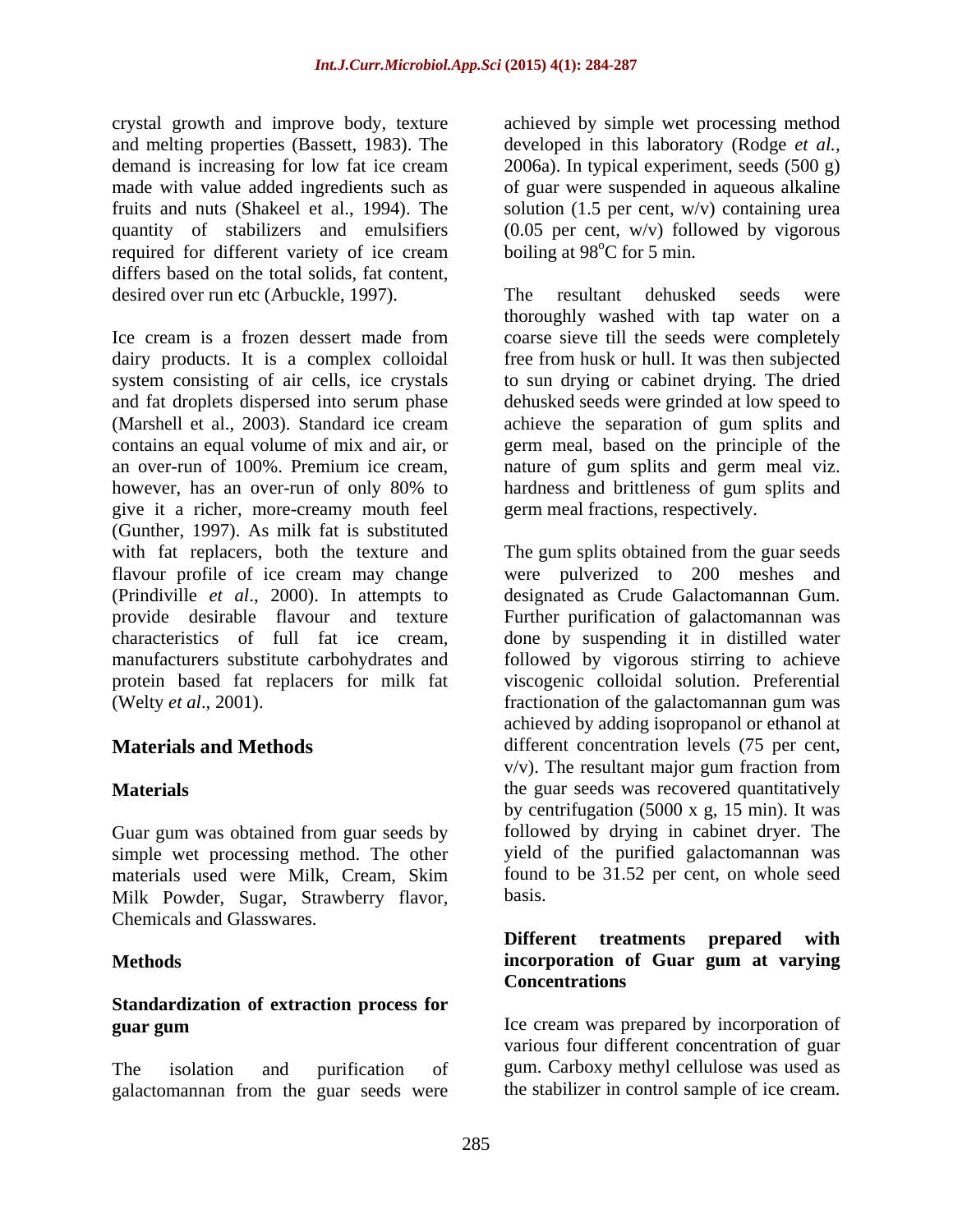given in Table 1. Some semi trained judges comprised of

There are various steps involved in the requested in measuring the terms identifying manufacture of ice cream. Knowing a mix sensory characteristics and in use of the specification, mix calculations are score. Judgments were made through rating performed to determine the amounts of products on a 9 point Hedonic scale with desired ingredients needed to formulate the corresponding descriptive terms ranging mix. Mix processing begins with the from 9 'like extremely' to 1 'dislike assembly of the necessary ingredients in the desired amounts.

Generally this assembly requires weighing taste, appearance, flavor, texture and overall the ingredients or if liquid ingredients are acceptance. Sensory evaluation of guar gum used they are metered. Meters rely on knowing the density or the specific gravity of the ingredient and these values are highly Guar gum stabilizer can afford temperature dependent. In most small scale functionalities that include increased operations weighing is the method of choice.

The sensory/organoleptic evaluation of Guar

Guar gum was incorporated in ice cream at Gum Incorporated Ice Cream was carried level of 0.1, 0.2, 0.3 and 0.4 per cent is out by using 9 point hedonic scalewith 8 **Preparation of Ice cream with incorporation of guar gum previous experience in sensory evaluation of** semi trained judges comprised of postgraduate students and academic staff members of the faculty who had some different products. The panel members were extremely' (Peryam and Shapiro, 1955).

> The prepared product was evaluated for its incorporated ice cream is given in Table 2.

Preparation of Ice cream with incorporation meltdown; enhance whip ability during of guar gum is given in figure 1 **(**Rodge *et*  aeration; prevent lactose crystallization; *al*., 2006b**)** prevent shrinkage during storage; stabilize **Results and Discussion** creaminess. The ice cream prepared with the **Sensory evaluation of Guar Gum Incorporated Ice Cream** members than other treatments. Thus good Guar gum stabilizer can afford functionalities that include increased stiffness; provide a slower and more uniform the emulsion; contribute to body, texture and incorporation of guar gum at 0.2% got the highest overall acceptability by the panel members than other treatments. Thus good quality ice cream was produced by incorporation of 0.2 per cent of guar gum.

| Sr.No | Sample Code | Guar gum Conc.      | Ice Cream Mix                |
|-------|-------------|---------------------|------------------------------|
|       |             |                     | Qty. in Litres               |
|       | C(Control)  |                     | $-1\,\mathrm{T}$ 4<br>. Lit. |
|       |             | $0.1\%$             | L LIL.                       |
|       |             | $J \cdot \angle$ /( | .                            |
|       |             | $\sim$              | LIL.                         |
|       |             | $U.4\%$             | T LIL.                       |

**Table.1** Different treatments prepared with incorporation of Guar gum at varying **Concentrations**